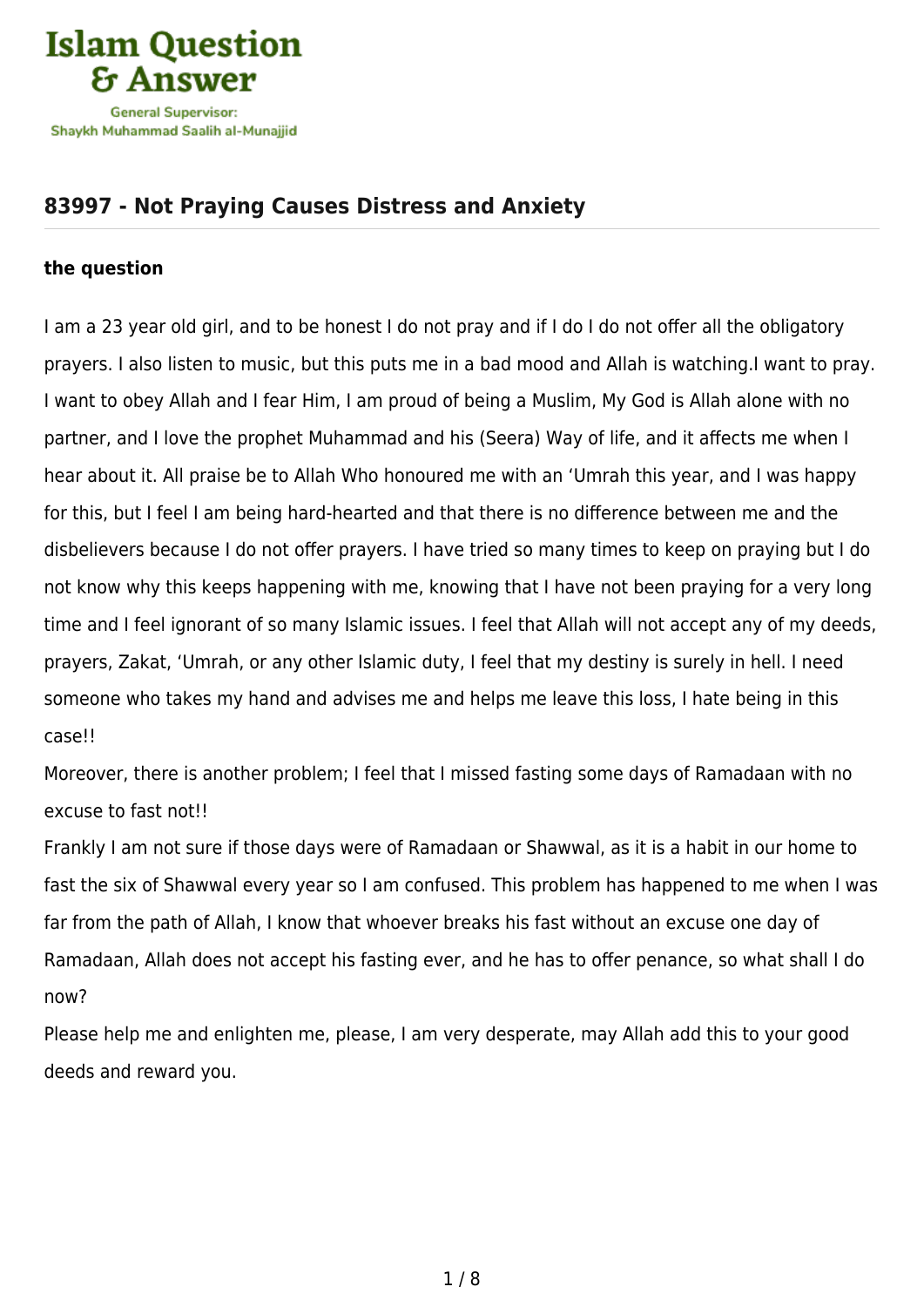

## **Detailed answer**

Praise be to Allah.

It is essential first of all to define the cause of the problem, then you can go ahead and deal with it. If you ask us to help you define it, we would say that the problem is in yourself and not in anything else. The help that others offer you will never be of benefit unless you take steps towards salvation.

The feelings that you express in your question indicate that the elements of righteousness are present in your case, for the believer is the one who takes stock of himself and rebukes himself, and it seems that you are doing that.

The believer is afraid of his shortcomings and sins, and sees them as a mountain that is about to fall on him. It seems that you feel this way too.

The believer holds his Islam and faith in high esteem, and is proud to belong to this great religion, and he loves his Prophet Muhammad (peace and blessings of Allaah be upon him) – and your letter shows this clearly.

So how can all these qualities be present in one who falls short in the greatest religious duty, which is prayer?

We do not have any explanation for that except poor self-management and a lack of self control. Otherwise, performing the prayer does not take up a great deal of effort or time. It is only a few minutes in which a person is alone with his Lord, asking Him to fulfil his needs and complaining to Him the heavy burden of his worldly concerns, and expressing to Him his longing for Him and His mercy.

If we cannot put up with making the commitment of these few minutes, then we do not think that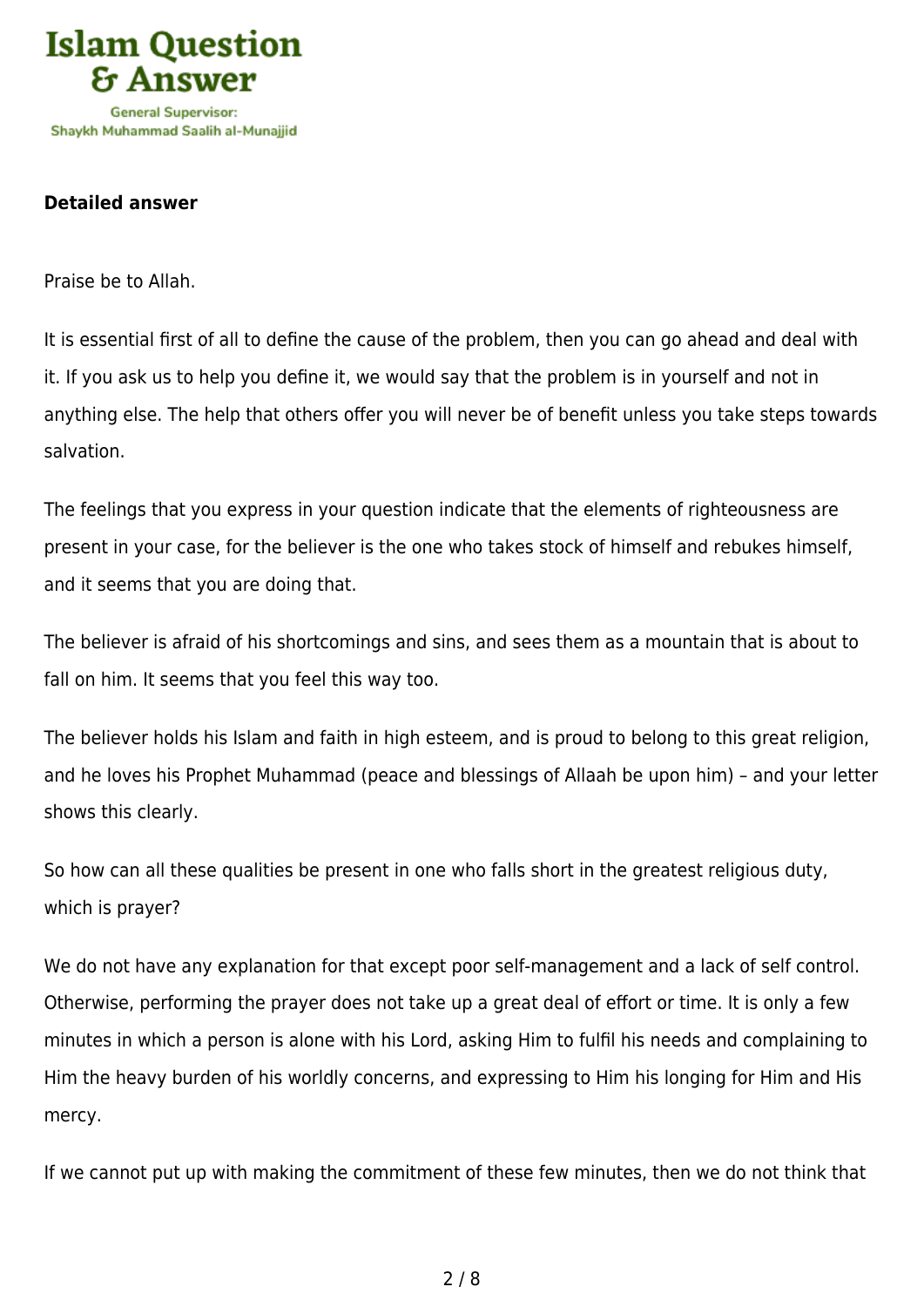

we could ever succeed in our lives. Self-discipline requires commitment and resolve, and our Lord has not burdened us Muslims with more than we can bear, rather He has not even burdened us with anything that is too difficult for us; He loves to accept our repentance and make things easier for us.

Allaah says (interpretation of the meaning):

"Allaah intends for you ease, and He does not want to make things difficult for you"

[al-Baqarah 2:185]

"Allaah wishes to make clear (what is lawful and what is unlawful) to you, and to show you the ways of those before you, and accept your repentance, and Allaah is All-Knower, All-Wise.

Allaah wishes to accept your repentance, but those who follow their lusts, wish that you (believers) should deviate tremendously away (from the Right Path).

Allaah wishes to lighten (the burden) for you; and man was created weak"

[al-Nisa' 4:26-28]

Prayer is a mercy that Allaah has enjoined upon us by His bounty and kindness. The one who adheres to it and prays regularly and properly will see the bounty of Allaah to us which He has decreed for us and will understand that the one who is truly deprived is the one who deprives himself of the joy of contact with Allaah, may He be exalted.

It was narrated from Abu Hurayrah (may Allaah be pleased with him) that the Prophet (peace and blessings of Allaah be upon him) said:

"Prayer is the best of prescribed things, so the one who is able to do a lot of it, let him do a lot of it."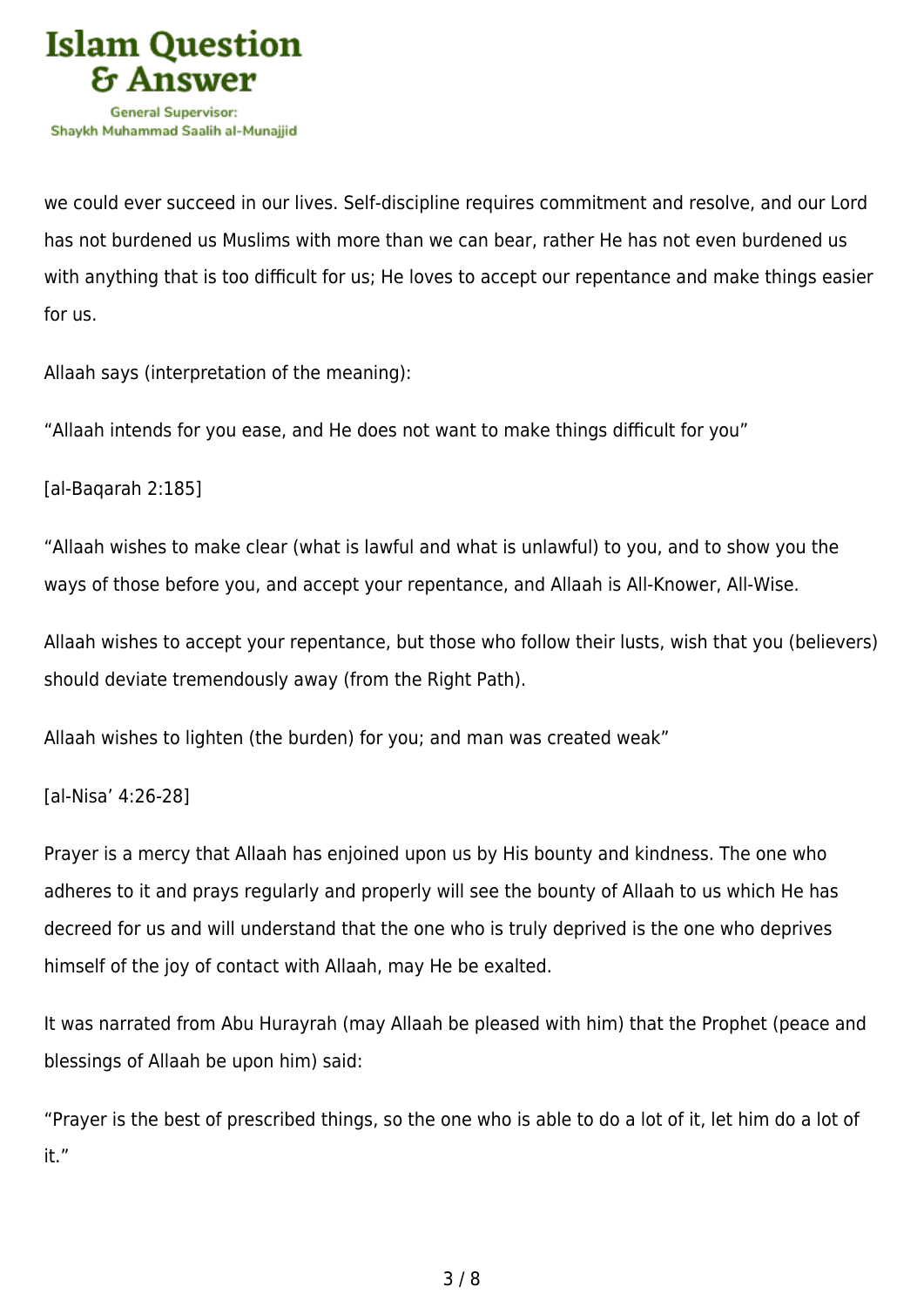

Narrated by al-Tabaraani (1/84); classed as saheeh (authentic) by al-Albaani in Saheeh al-Targheeb (390).

See what Allaah says after the verses in which He enjoined purification for prayer (interpretation of the meaning):

"Allaah does not want to place you in difficulty, but He wants to purify you, and to complete His Favour to you that you may be thankful"

[al-Maa'idah 5:6]

The Prophet (peace and blessings of Allaah be upon him), whom you love and whose Seerah (life) you love, says: "My delight has been made in prayer." Narrated by al-Nasaa'i (3940); classed as hasan (sound) by al-Haafiz ibn Hajar in al-Talkhees al-Habeer (3/116) and classed as saheeh by al-Albaani in Saheeh al-Nasaa'i.

How can the believer agree to miss out on this goodness and these blessings?

Ibn al-Qayyim (may Allaah have mercy on him) said:

Alas! How can a person spend his time and live his life deprived of smelling this fragrance, and leave this world as he entered it without having tasted the best that it has to offer, and having lived in it like a dumb animal, departing from it like one who is bankrupt. He lived a life of helplessness, he died a death of sadness and his resurrection will be loss and regret. O Allaah, to You be praise, to You we complain, You are the One Whose help we seek, You we ask for aid, in You we put our trust, and there is no power and no strength except with You.

Tareeq al-Hijratayn (p. 327).

I am not saying this to you in order to increase the despair that you are feeling, but so that you will strive to rid yourself of it. It has only befallen you because of your failure to perform the easiest of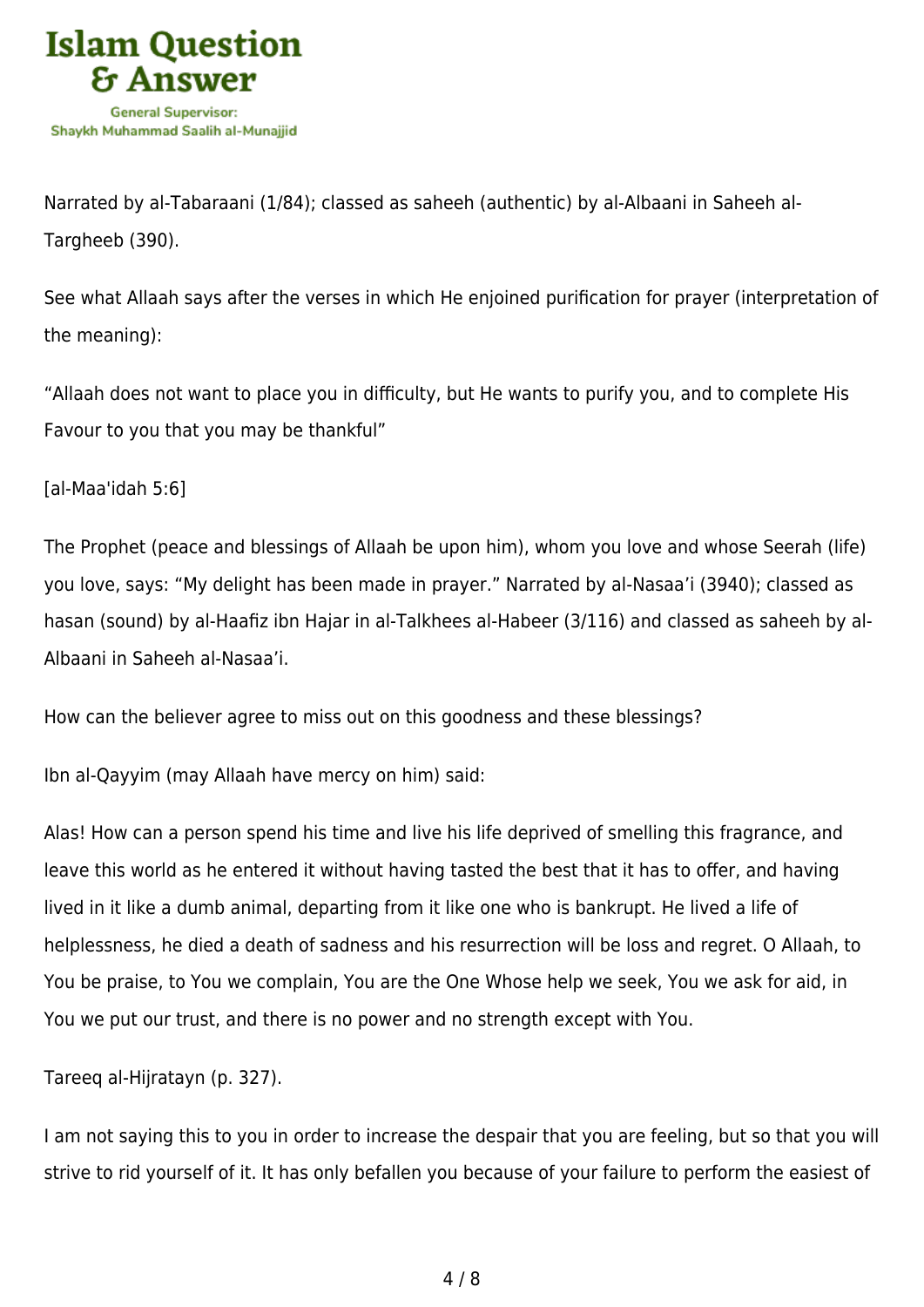

duties, so you should know that you are more incapable of doing others.

You should not leave any room in your life for despair with regard to Allaah. You must understand that He hates those who despair (interpretation of the meaning): "And who despairs of the Mercy of his Lord except those who are astray?" [al-Hijr 15:56] and He loves those of His slaves who are optimistic of His mercy and grace. By His vast kindness He forgives bad deeds and pardons mistakes, indeed He says (interpretation of the meaning):

"Except those who repent and believe (in Islamic Monotheism), and do righteous deeds; for those, Allaah will change their sins into good deeds, and Allaah is Oft‑Forgiving, Most Merciful

And whosoever repents and does righteous good deeds; then verily, he repents towards Allaah with true repentance"

[al-Furqaan 25:68-70]"

A wise man said: "Nothing brings hope but good deeds." You will never escape the trap of despair into which the shaytaan has caused you to fall unless you start to strive and try to commit yourself to righteousness, even if you fall short at the beginning.

Allaah says (interpretation of the meaning):

"and never give up hope of Allaah's Mercy. Certainly no one despairs of Allaah's Mercy, except the people who disbelieve"

## [Yoosuf 12:87]

Hope means that a person must work and strive hard for whatever he hopes for, but despair means that he will be sluggish and slow. The best that people can hope for is the bounty, kindness, mercy and grace of Allaah.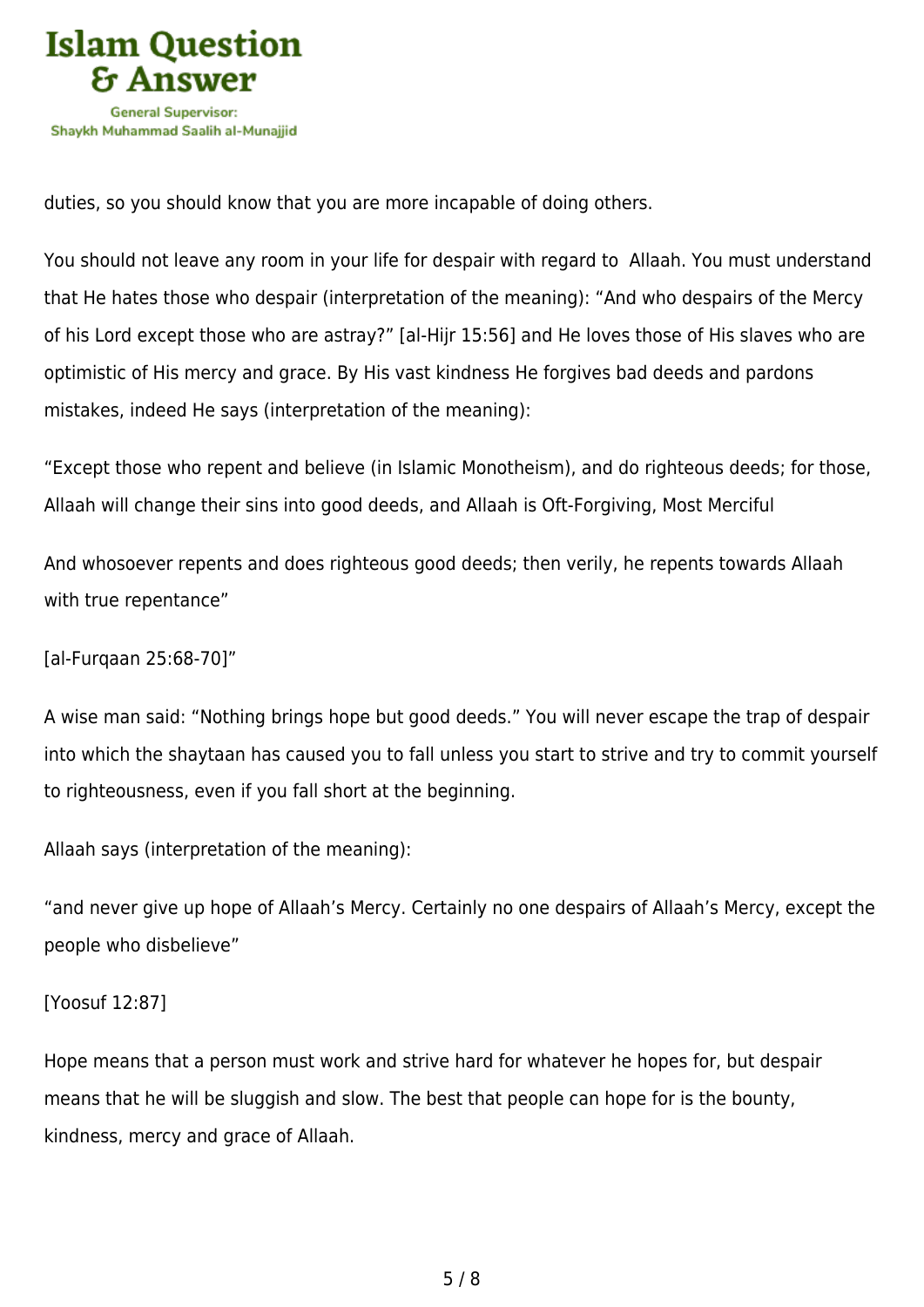

 "Certainly no one despairs of Allaah's Mercy, except the people who disbelieve" – because of their kufr (disbelief), they think that the mercy of Allaah is unlikely, and His mercy is far from them. So do not be like the kaafirs (non-Muslims). This indicates that the more faith a person has, the more hope he will have of the mercy and grace of Allaah. Tafseer Ibn Sa'di.

The first thing you must do is to become eager to offer prayers regularly and on time, as you would feel eager for other worldly matters such as food, drink, study, marriage and so on. Every action is preceded by concern and thought. One of the early generation strove hard to do many naafil (voluntary) prayers, until Thaabit al-Banaani (may Allaah have mercy on him) said: I strove hard to do qiyaam al-layl (supererogatory prayers offered at night) for twenty years, and I enjoyed it for the next twenty years.

This thinking and concern will not be sufficient unless you focus on means that will help you to pray regularly and think about ways to make yourself adhere to that which Allaah has enjoined. Man possesses a great ability to choose the means that will help him to do what he wants.

Strive to get up straightaway, as soon as you hear the voice of the muezzin saying takbeer, and remember that Allaah is greater than all of this world by which you are distracted. Then go to your prayer-place and pray what Allaah has enjoined on you. Do not forget to say that du'aa' that our Prophet (peace and blessings of Allaah be upon him) taught us: 'Allaahumma a'inni 'ala dhikrika wa shukrika wa husni 'ibaadatika (O Allaah, help me to remember You, give thanks to You and worship You properly)."

You say that your family is eager to fast six days of Shawwaal, and this is a sign of goodness and righteousness that will help you to offer prayers on time, when you see your mother and siblings getting up at this time. Praise Allaah for this; how many complaints come from children whose families smack them to stop them praying and hijab, but Allaah has honoured you with a family who can help you to fear Allaah.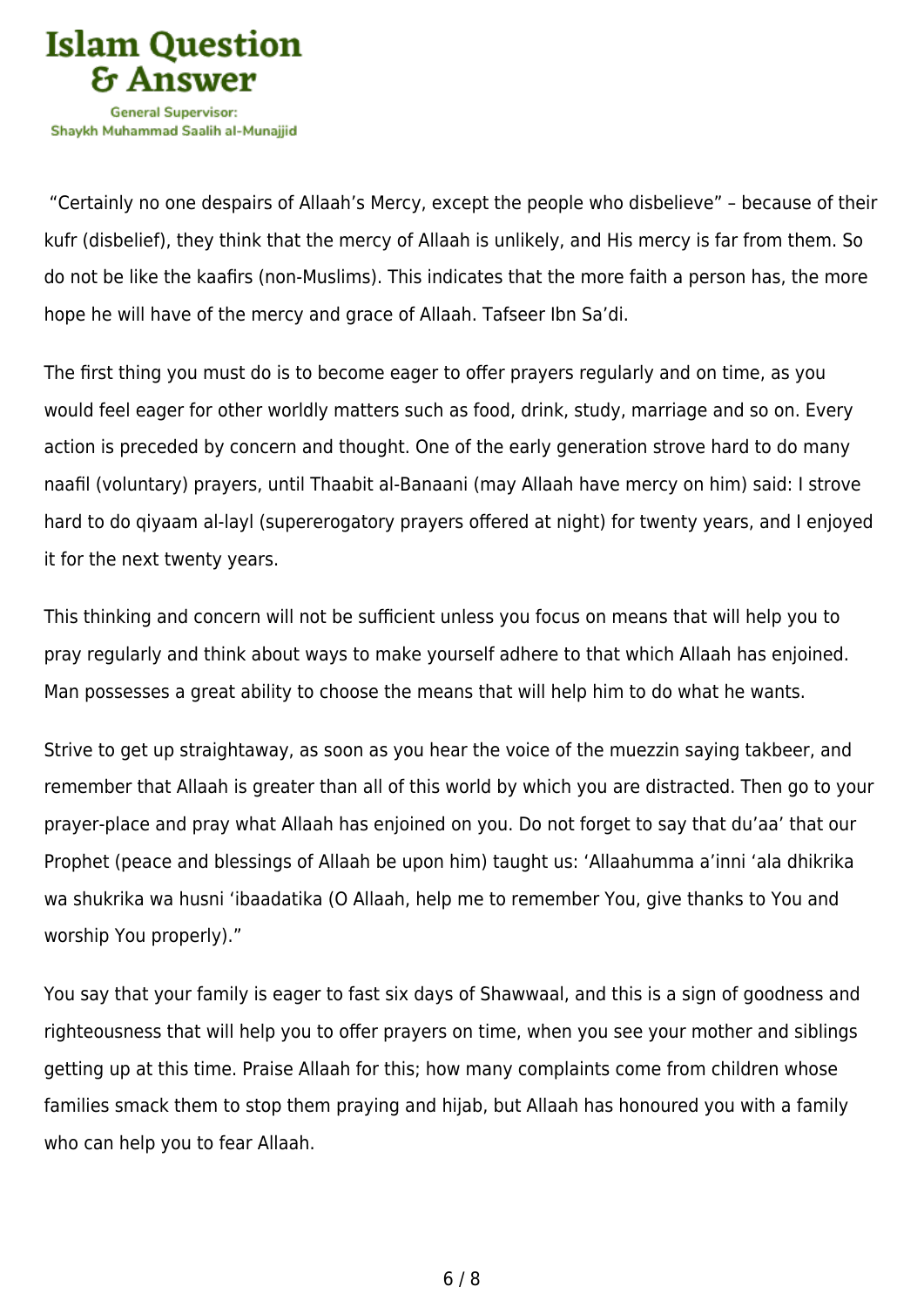

Keep company with girls who pray and are righteous, and ask them to help you with prayer and to remind you of it and encourage you to do it. That may be the best help for you.

Finally, beware of sins, for they are the basis of all problems. One sin leads to another, and so on, until they accumulate and destroy a man, making it too hard for him to pray and depriving him of its light and blessing. We ask Allaah to keep us safe and sound.

Ibn al-Qayyim (may Allaah have mercy on him) said:

Sins generate more sins, and one leads to another, until they overpower a man and he finds it difficult to repent from that. As one of the earlier generation said: One of the punishments of bad deeds is more bad deeds, and one of the rewards of good deeds is more good deeds.

Al-Jawaab al-Kaafi (p. 36).

Secondly:

As for your question about fasting Ramadaan and that you are uncertain about not fasting on some days, with no excuse, we say to you: Do not pay any attention to these doubts, if it seems most likely to you that you did this act of worship at the right time with your family. Thinking something most likely is sufficient to have discharged one's duty, and doubts count for nothing after that.

In Fataawa al-Lajnah al-Daa'imah (7/143) it says:

Doubts after having finished tawaaf circling the k'abah), saa'i (walking between Safa and Marwah) and prayer should be ignored, because what seems to be the case is that the act of worship is valid.

End quote.